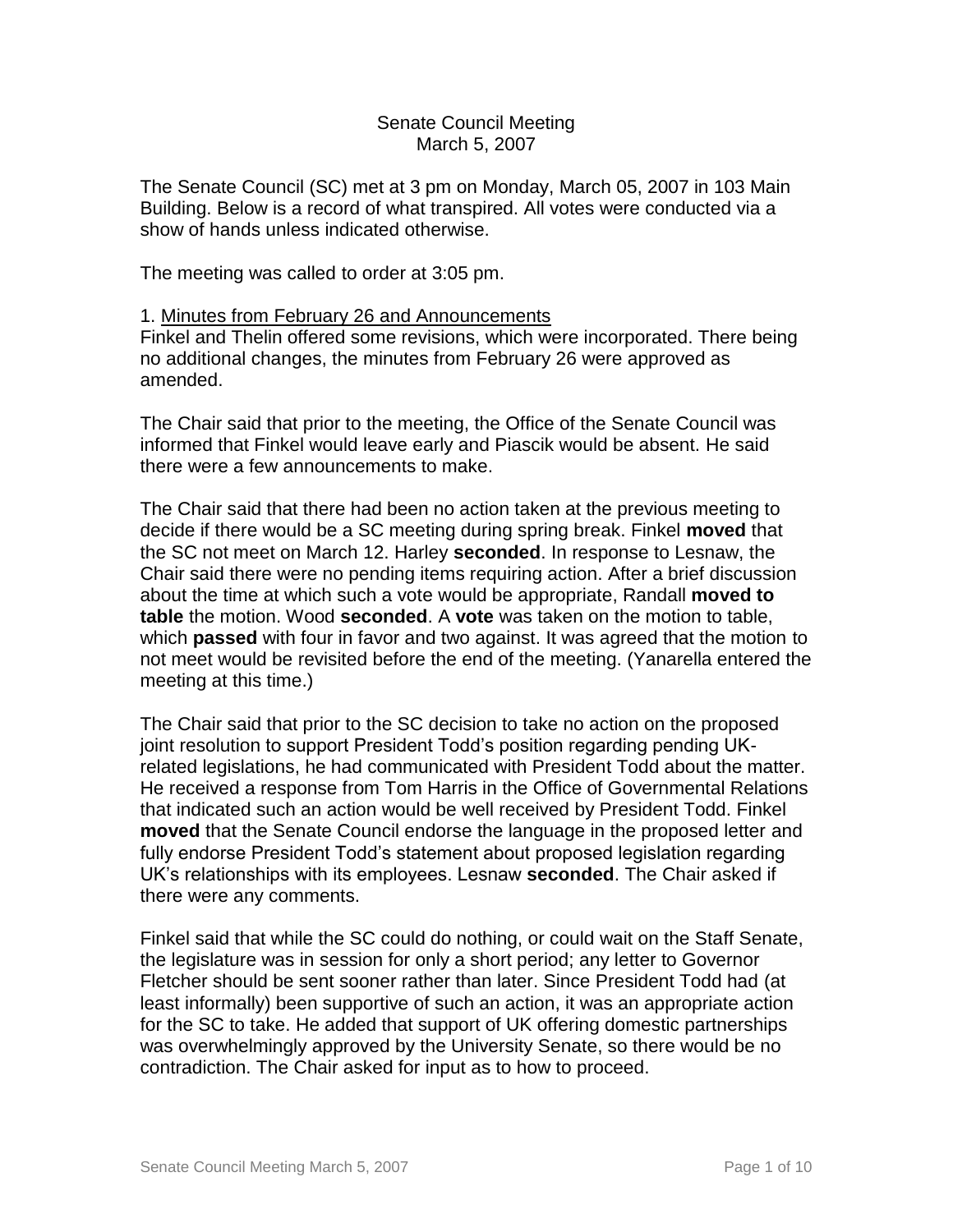There was a brief discussion regarding interaction with the Board of Trustees (BoT), as it pertained to the letter. Yanarella said that he was unaware of any BoT discussion on the matter.

A discussion subsequently took place regarding the wording of the letter to send to Governor Fletcher, requesting he oppose any legislation hindering the relationship between UK and its employees. Finkel clarified that the references to the "Board of Trustees" would be removed and "endorse" would be used. Wood offered a **friendly amendment** to shorten the letter by removing the second paragraph. Finkel and Lesnaw both **accepted** the friendly amendment. The Chair clarified that the letter would be sent directly to the Governor, with a carbon copy going to President Todd. A **vote** was taken and the motion **passed** unanimously.

Lesnaw moved **that** the SC send a copy of the letter to Board of Trustees Chair James Hardymon and ask that the Board of Trustees lend their strong support to the issue. Finkel **seconded**. The Chair said he would send the letter to BoT Chair Hardymon to the listserv for approval before mailing. A **vote** was taken and the motion **passed** unanimously.

The Chair said that he was presenting a standard by which SC meeting agendas would be developed and posted in the future; he invited comments or suggestions. He said that, as was current practice, the agenda would normally be posted on the Wednesday preceding a SC meeting. The Chair said that beginning immediately, agenda items could be added or deleted as long as they were presented to him by noon on the Friday before the meeting. The Chair said for any changes to the agenda after noon on Friday, he would respect any individual's request during the meeting that discussion be postponed. The only exception would be if a SC member moved to review/address the agenda item and a majority of SC members voted in favor. The Chair then asked for comments. No SC members objected.

### 2. [Calendar Committee Report](http://www.uky.edu/USC/New/files/20070305/Report%20of%20the%20Calendar%20Committee-finalvetted.pdf)

The Chair invited Yanarella, chair of the Senate Council's ad hoc Calendar Committee, to offer background information on the report. Yanarella said that a suggestion had been formally made by the Student Government Association (SGA) to expand the time between the end of class work and the beginning of exam week. This was in addition to other revisions originally suggested for the fall, spring and both summer semesters; eventually, the summer session revisions would have impinged on the fall semester revisions. As the changes expanded, so did associated constituencies involved, such as the Office of the Registrar and the Office of Student Affairs. Individuals from those areas raised serious concerns and objections to the original suggestions from the Calendar Committee (CC). (Odoi arrived at this point.)

As a result, Yanarella asked the CC to take the objections into consideration. After meeting with representatives from the Offices of the Registrar and Student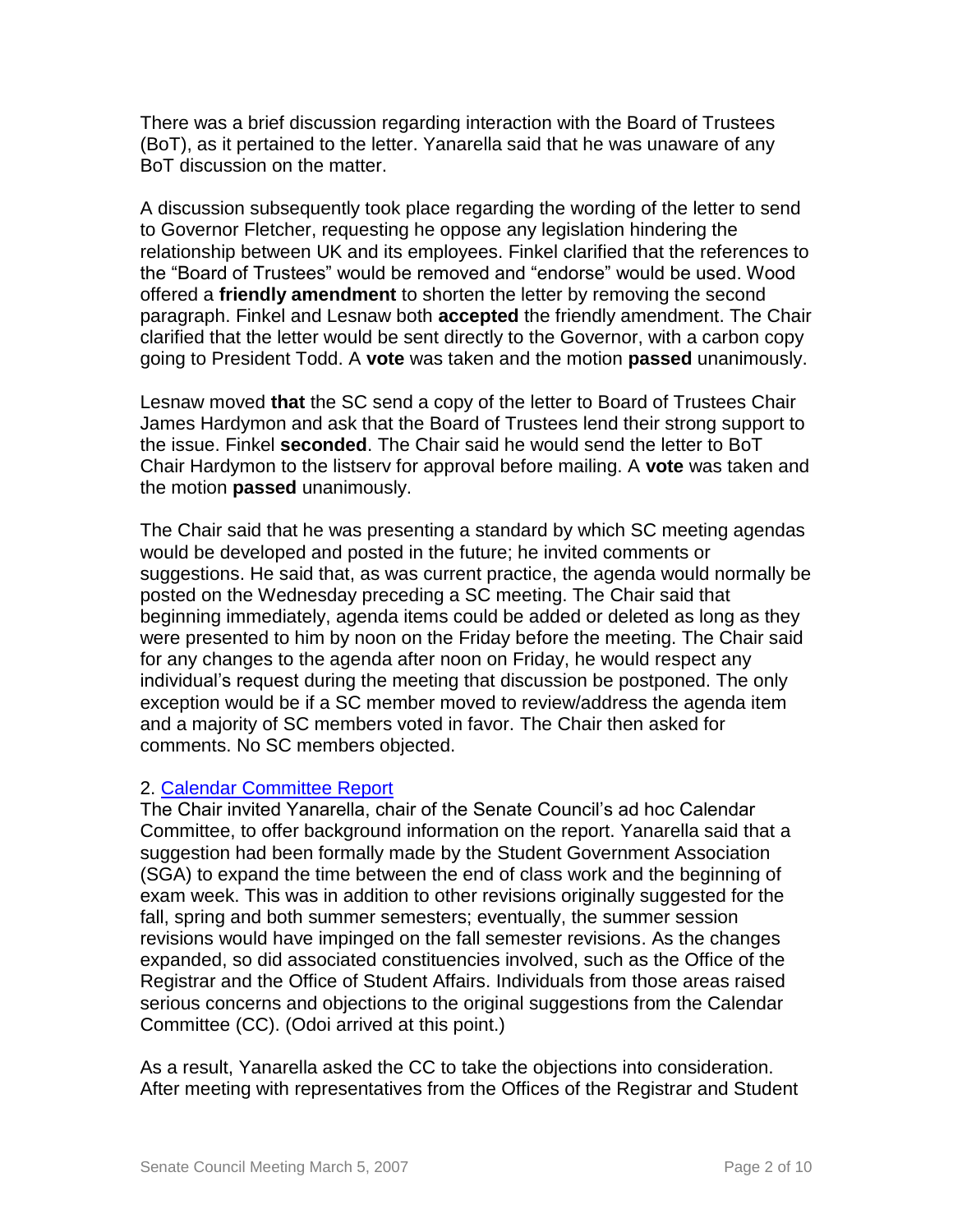Affairs, Yanarella said that the focus of the Calendar Committee (CC) ultimately became addressing the fall semester. Two options were presented for discussion. The representatives from the Registrar and Student Affairs said they could live with option #2 (#2), but it would raise significant problems with regard to revising pre-semester activities. They had a strong preference for option #1 (#1).

Yanarella said that a meeting could not be scheduled for the CC, so final deliberations were conducted via email. He ensured that he received input from all members. He said one member was concerned that no additional time was added to the time before dead week, an idea supported by many students.

Yanarella asked Odoi for insight into students' wishes. Odoi said that while it was difficult to get input on such issues from students in general, students in the SGA that he talked with preferred #1.

The Chair said that this was a serious issue. If approved by the SC, the Senate would see the proposed change to the calendar first as an item for discussion only, then as an action item at the next meeting. Finkel said that he thought both options were acceptable. He said that the Wednesday before Thanksgiving (TG) was usually a wasted day. Finkel said that while it was a minor issue, it was still problematic to decrease the number of teaching days.

The Chair invited Calendar Committee member Michael Kennedy to offer his input. Guest Kennedy said that he was in favor of #1. He said he had received comments that not only was the Wednesday before TG a wasted day, the Tuesday before TG was wasted, also. He said it did not effectively diminish the amount of teaching done in the fall semester, but would formally create an environment that currently existed, de facto. Kennedy said that students with families a long distance away would approve of the change.

Randall spoke against #1 and #2. He said that the proposals watered down teaching opportunities. The days prior to TG were lost only because faculty allowed them to be so; if students knew material taught on those days would be on an exam, they would attend. Randall said that it was inappropriate to increase tuition while decreasing the number of teaching days.

Yanarella said he appreciated Randall's comments. He acknowledged that there would be concern from some faculty over the decreased number of teaching days. He said that the revision aligned the number of teaching days in the fall semester with the number of days in the spring semester. Yanarella said that for the past six to eight years, there were a dissimilar number of teaching days in the fall and spring semesters. He said there were also faculty who felt that with regard to active learning, the quality of teaching ought not to be evaluated in terms of mechanical clock time.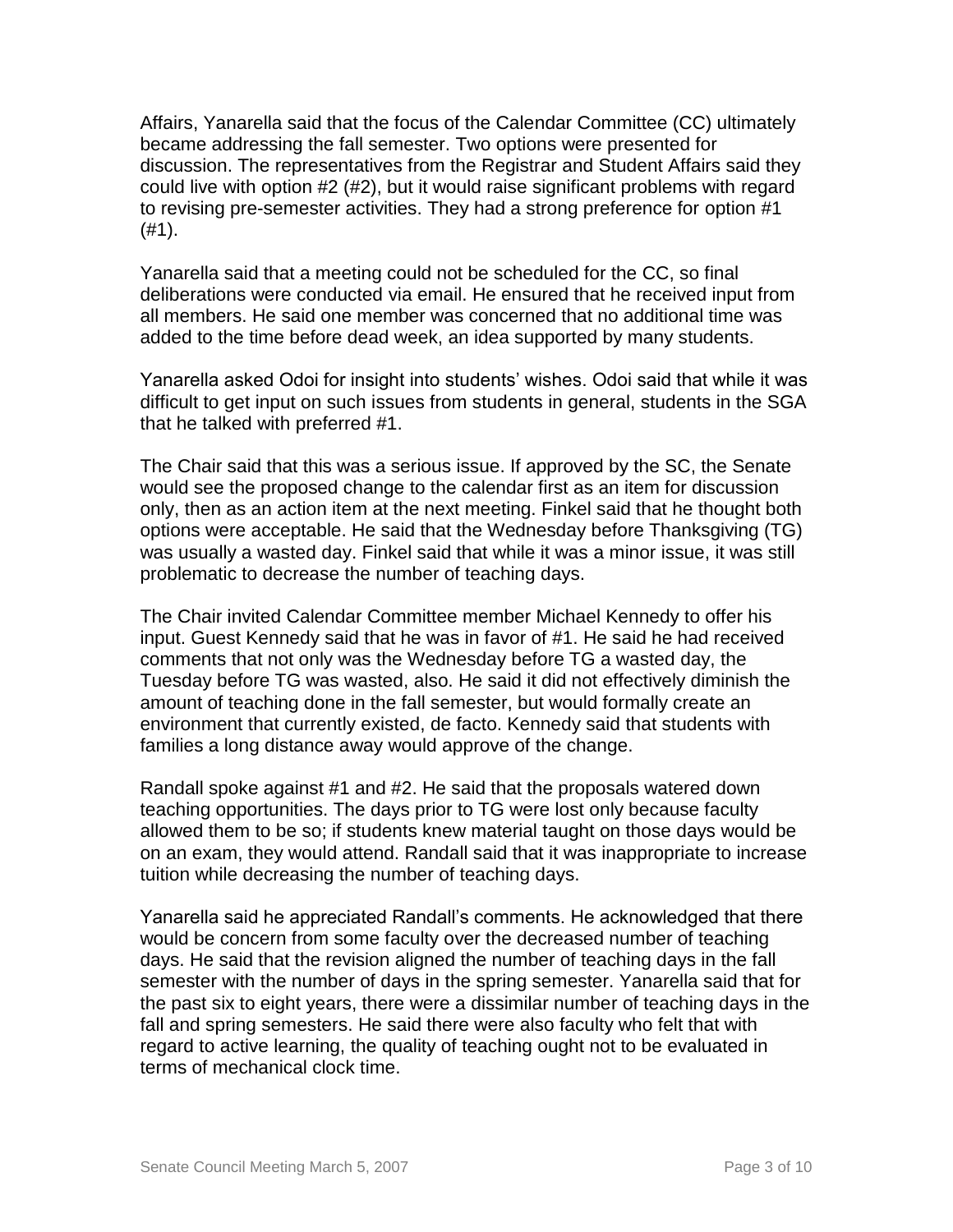Yanarella said, routinely, a significant amount of time was not genuinely devoted to teaching during TG break. He said that meaningful teaching time had also been eroded by the act of students not attending class; attendance on the Tuesday and Wednesday prior to TG normally decreased.

Aken said she stopped teaching courses in the spring semester, since she taught on Monday nights; she said it seemed like there was always a holiday on Monday, decreasing the number of days she could teach. She thought that not meeting at all during TG week could cause a loss of academic continuity. The Chair said there would always be a slippery slope; if the TG break began on Monday, would not students begin skipping the Friday before? He added that while researching the issue, he found an institution that required students who received an unexcused absence on the day before or after a holiday to earn one extra credit hour to be eligible to graduate.

Thelin said that one of the biggest changes to the university calendar occurred in the late 1960s in deference to the energy crisis, during which the semester ended in late January, after a two-week reading period. He said there was nothing sacred about reducing the teaching hours. Thelin wondered if students really needed a break in October, fairly soon after arriving on campus.

Lesnaw said she preferred #1. She said that faculty did not just gain one day from removing the one-day October fall break – they gained the Thursday prior to and the Monday after the October fall break, when students routinely skipped class. Grabau thought that parents would applaud the change. He said parents were paying the tuition and would still likely approve of an extended break at TG. Grabau said that he was also in favor of #1. Yanarella commented that the proposed change (if #1 were approved) would offer faculty a full week in the fall during which academic planning could take place.

Kennedy said that having a distinct week for a break was better than the current one-day fall break, during which some students routinely did not attend class on the days before and the Monday after. He said there would effectively be the same amount of teaching time.

Wood said that she preferred #1. However, she also expressed concern about losing a half week of classes. She said that most of the day's discussion had focused on undergraduate students; she never had a graduate student skip class around a holiday. She said graduate students could potentially lose up to 100 minutes of class time. Thelin sympathized with concerns about the erosion of the number of teaching days in the fall semester. He asked if there were any guidelines from the Southern Association of Colleges and Schools (SACS) regarding the number of teaching hours required per credit hour earned. Wood responded that SACS required 45 sessions of 50-minute teaching times. Yanarella opined that since the fall semester had more teaching days than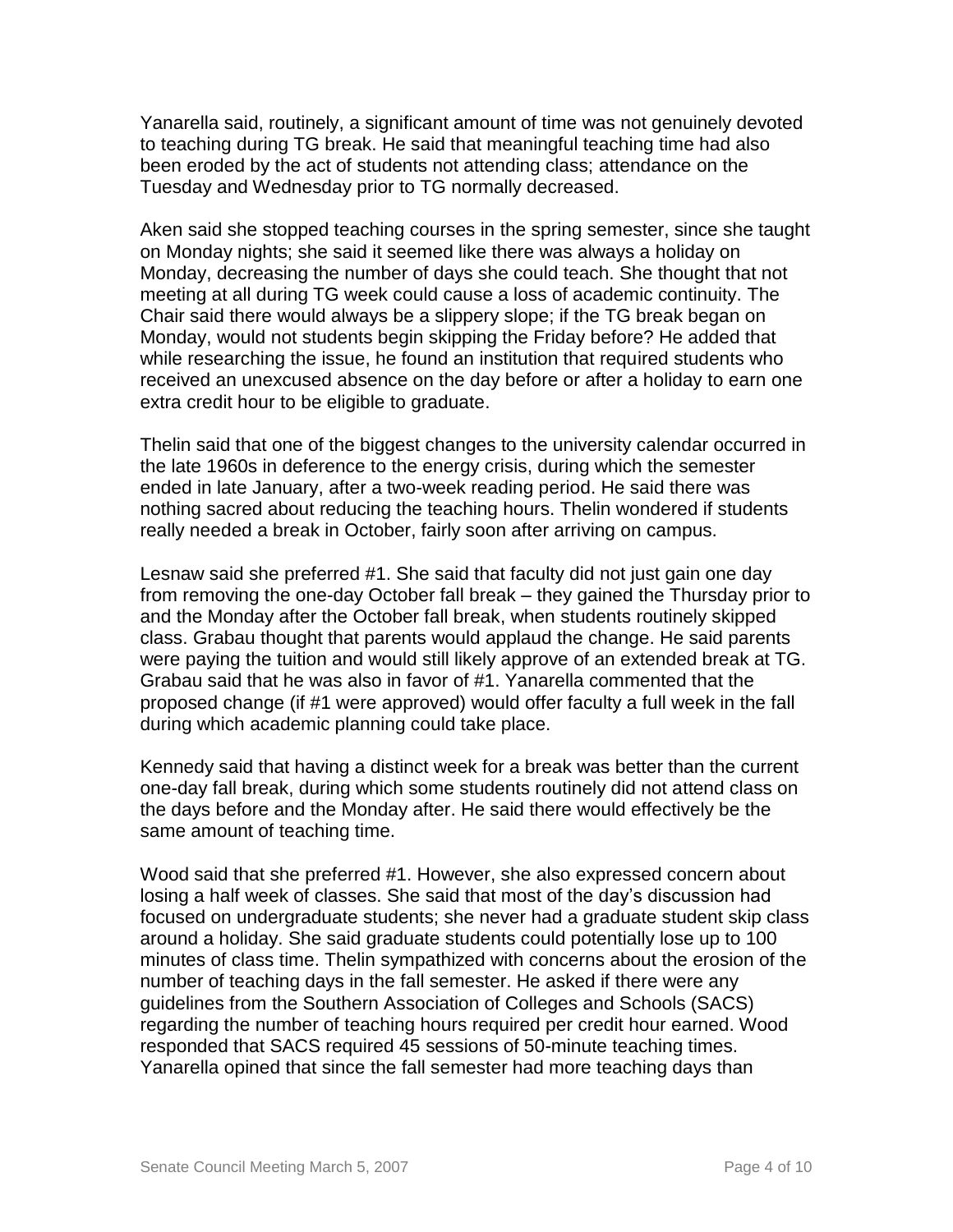spring, and the spring semester was in compliance, shortening the fall semester by two teaching days to make it similar to spring would not be problematic.

Lesnaw commented that many graduate students carried heavy teaching assistant loads – she thought they would appreciate the TG break, also. In response to Randall, Yanarella said that while there was some discussion about keeping Monday and Tuesday as teaching days (and just using the Wednesday before TG as a "break"), it was thought that the whole week might as well be on the table, too. Liaison Greissman asked if individuals from Student Affairs were involved in the deliberations before the final report. Yanarella replied that he vetted both options with such representatives before taking it to CC members. The representatives all expressed a preference for #1, although #2 was doable.

Yanarella **moved** that option #1 (decrease fall teaching days by two, eliminate current fall break day and create new fall break during TG week) be sent to the Senate for discussion and then, subsequently, for a vote. Lesnaw **seconded**. Wood opined that it would be most appropriate to officially receive the CC report, before making any motions about it. The Chair then ruled that a motion to receive the report took precedence over discussing the report itself.

Yanarella **moved** that the Senate Council receive the final report of the Calendar Committee. Odoi **seconded**. There being no discussion, a **vote** was taken and the motion **passed** unanimously.

The Chair suggested that it was now appropriate to continue discussion about the motion to send #1 to the Senate. In response to Odoi, the Chair said that if the proposed revision to the university calendar were approved, the pertinent section of the *Senate Rules* would need to be changed. In response to Randall, Yanarella confirmed that #1 should go to the Senate with a positive recommendation. The Chair opined that it would be premature to offer a recommendation for a discussion-only agenda item; it would be better to offer the recommendation at the meeting during which the Senate would actually vote on the proposal.

A **vote** was taken on the motion to send Option #1 (decrease fall teaching days by two, eliminate current October fall break day and create new, weeklong fall break during TG week) to the Senate for discussion and then, subsequently, for a vote. The motion **passed** unanimously.

### 3. Proposed Changes to *[Senate Rules 5.1.8.5.A.2](http://www.uky.edu/USC/New/files/20070305/Minutes_May_12_2006_km_Complete.pdf)* ("Two-Year Window")

The Chair explained that for several years, the SC had been receiving requests to waive *Senate Rule 5.1.8.5.A.2* ("two-year window") for students whose retroactive withdrawal (RW) applications were submitted (either to their dean or to the Office of the Senate Council) within the two years, but could not be reviewed by the Senate's Retroactive Withdrawal Appeals Committee (SRWAC) within the two-year window. As a result of this situation, the Senate's Rules and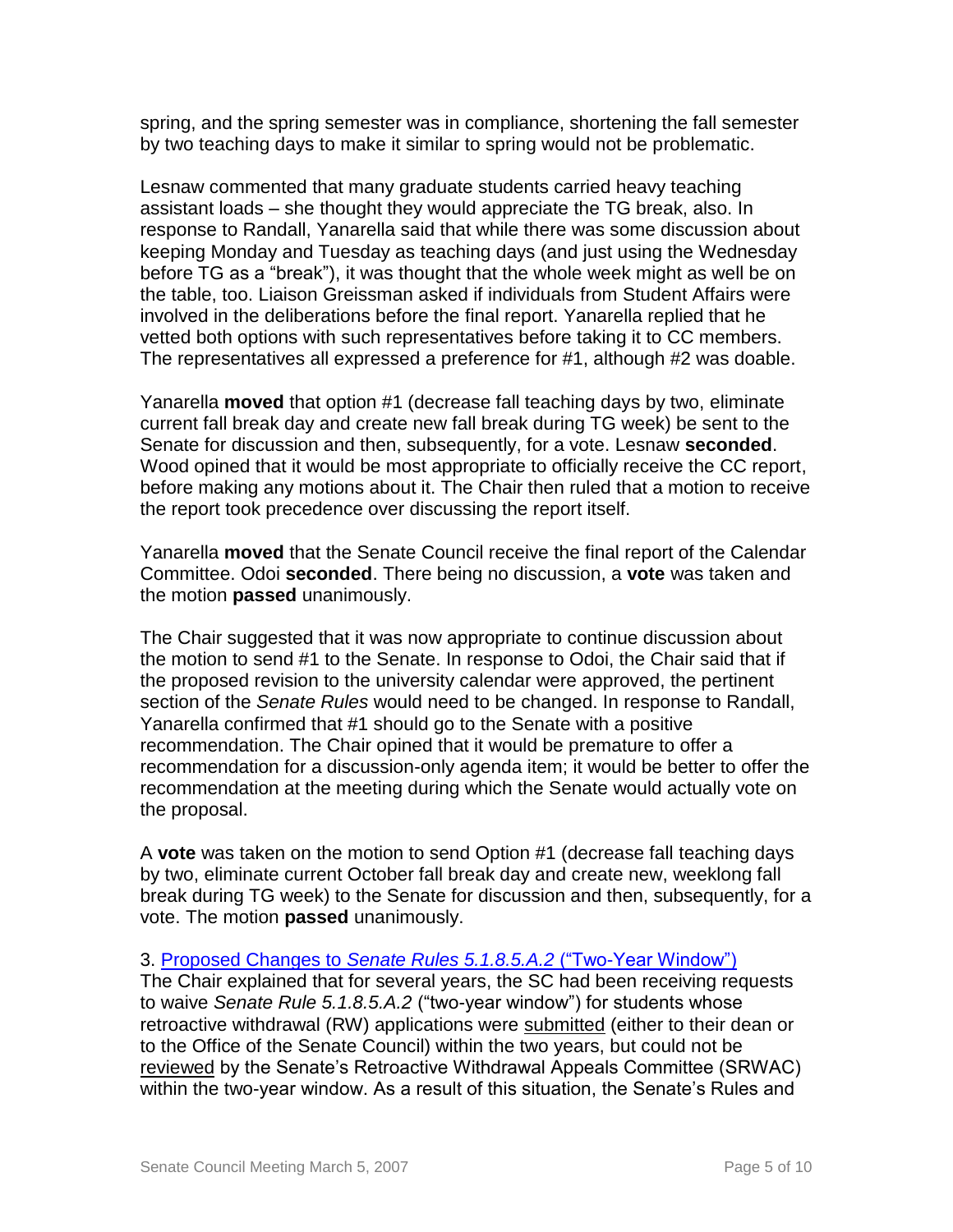Elections Committee (SREC) proposed revised language, which was recently reviewed positively by the SRWAC. The Chair invited Katherine McCormick, chair of the SRWAC, to offer additional information.

Guest McCormick said that the Chair's explanation was sufficient and she thanked the SC for reviewing the matter. She added that the SRWAC made some minor revisions to the language originally proposed by the SREC.

The Chair elaborated and said that the revised language would still keep intact the two-year window; it would strictly enforce the deadline of having a completed application submitted to the student's dean within the two-year window. Because it came from the SREC, no motion or second was needed.

Greissman wondered what would happen if a student thought they submitted a complete application, which was actually incomplete, within the two-year window. The Chair said that the RW appeal form and other resources explicitly described what documentation was required for the application to be considered "complete."

Odoi suggested that the website for the SRWAC include deadlines for the semesters that would be past the two-year window, to help students. After additional discussion, the Chair suggested that since the Office of the Senate Council was responsible for the maintenance of that website, McCormick could make that suggestion on behalf of the SRWAC.

A **vote** was taken on the motion from the SREC to change the language of *Senate Rule 5.1.8.5.A.2* as follows (and combine section B with A):

A (2) Requests for retroactive withdrawals may not be granted after shall be made of the Dean of the college in which the student was enrolled at the time the classes were taken. The complete request shall be made before a the student has graduated or and beyond not later than two calendar years from the last day of classes for the semester for which the withdrawal is requested. This fully complete request shall be submitted using the University Senate Retroactive Withdrawal Petition, along with the documentation required by the University Senate as described on that form

(http://www.uky.edu/eForms/forms/RWAform.pdf).

B (1) Requests for retroactive withdrawal shall be made of the Dean of the college in which the student was enrolled at the time the classes were taken, on the form and with the documentation required by the University Senate. Requests for retroactive withdrawals shall be made through the University Senate – Retroactive Withdrawal Petition [US: 4/12/99] [http://www.uky.edu/Fiscal/Shared/Forms/RWAform.pdf]

The motion **passed** unanimously, with a positive recommendation. It will be presented to the University Senate for final approval. The Chair said that the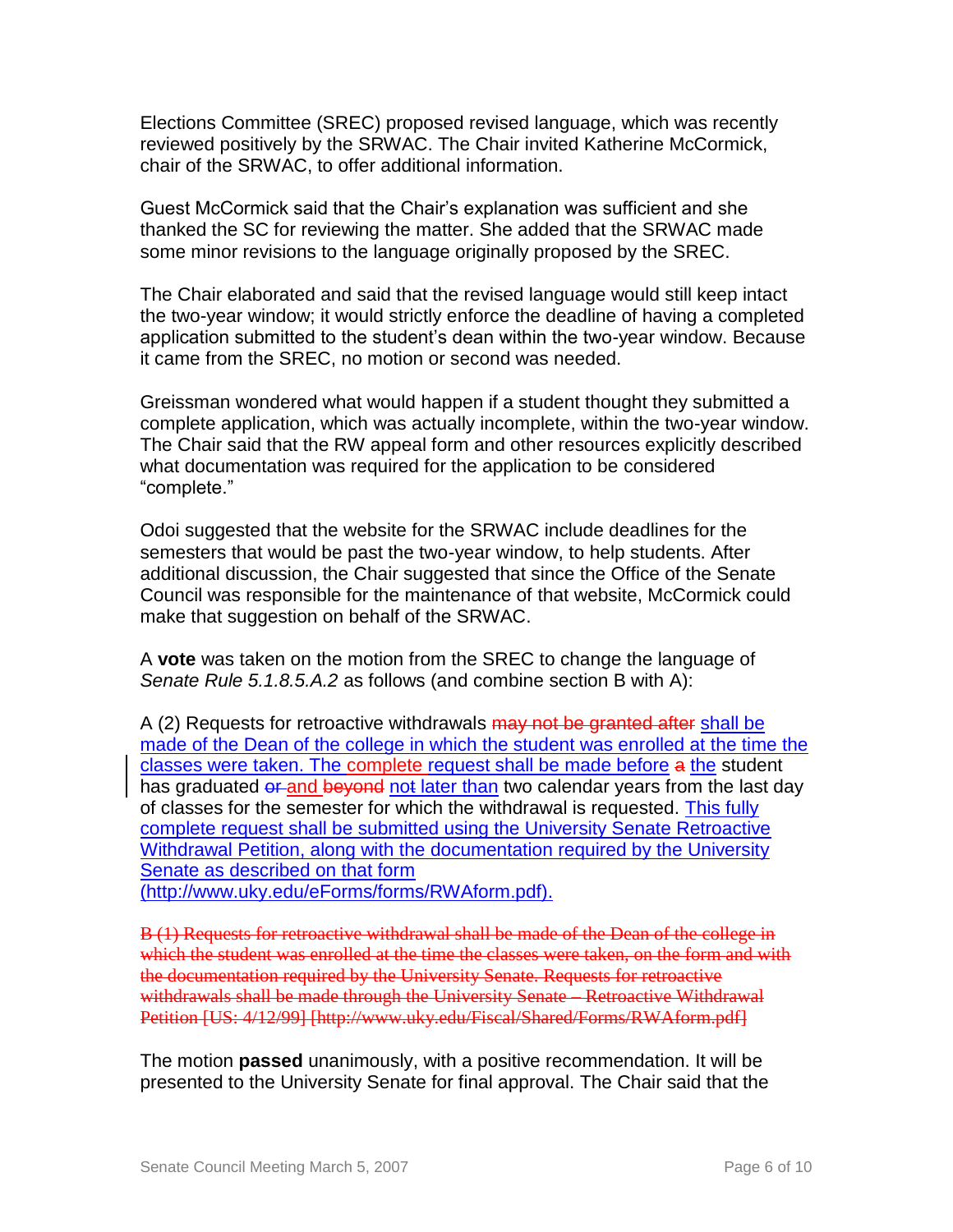Office of the Senate Council would make necessary modifications to the RW application.

## 4. [Proposed DRAFT of New Policy: Tenure Clock Delay](http://www.uky.edu/USC/New/files/20070305/Coll%20AS%20Tenure-Clock%20X%20Policy%20Revised%20March%202%2007.pdf)

The Chair said that this item had been discussed briefly during the previous semester. The proposal originated in the College of Arts and Sciences, but was collegially assumed by UCAPP as a recommendation that could be implemented quickly. He said that there were possible ramifications with regard to *Administrative Regulations* (*AR*) and *Governing Regulations* (*GR*), so the handout available for SC members was draft language. Final language would be provided by the Office of Legal Counsel, but it would not be significantly different from what was available for the day's meeting; when the final language was available, it would go directly to the Senate. The Chair invited Associate Provost for Faculty Affairs Heidi Anderson to speak on the proposed new policy.

Guest Anderson applauded the College of Arts and Sciences for its work to make such a policy a reality. She said that College of Arts and Sciences Associate Dean of Faculty Phil Harling gave Anderson the proposal in September, when she entered her administrative position. Ultimately the Faculty Subcommittee of the University Committee on Academic Planning and Priorities took it up. UCAPP felt this proposal to be so important that it wanted to move forward quickly. Provost Subbaswamy requested that Anderson shepherd it along. Anderson said that additional language would be inserted so that notifications of a tenure clock delay would come through her office so the entire process would be monitored at a central location, not just within individual colleges. She also said that Librarians would be added to the list of those faculty lines eligible; the omission was a clerical error.

The Chair noted that Anderson was present to receive input on the proposed new policy; the SC and Senate could not approve or reject the policy.

In response to Wood, Anderson said that the proposed delay of the tenure clock would be available to men and women. Anderson said that the American Association of University Professors (AA&P) had guidelines for the creation, implementation and monitoring of such a policy. That was where she found a lot of pertinent information that was ultimately included in the proposed policy.

Harley expressed concern that the policy could be perceived as ageist – it was aimed primarily at faculty who were becoming parents. She asked how it would be beneficial for a faculty member at the other end of the life spectrum, one who might wish for time off to care for an elderly parent. Anderson said that the policy refers to "guardianship," but care was taken to not specifically describe who was involved in the guardianship – it could apply to a faculty member having guardianship of an elderly parent. She added that UK's Family Medical Leave (FML) policy supported guardianship as it related to caring for an elderly family member.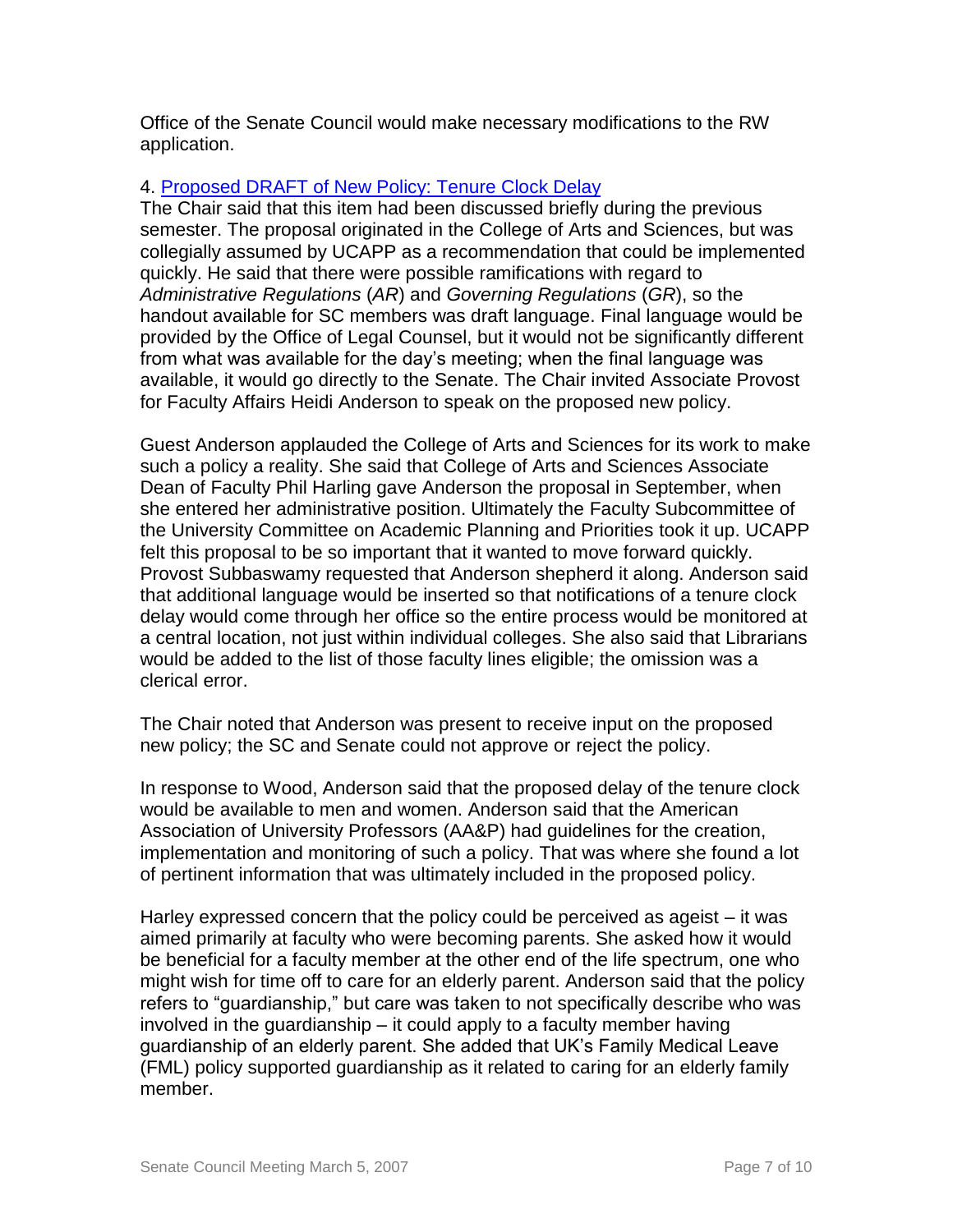In response to a couple of questions, Anderson said that in discussions with T. Lynn Williamson in the Office of Legal Counsel, Williamson assured her that use of FML had always stopped the tenure clock, and would continue to do so. Grabau wondered how many assistant professors would take advantage of such a benefit, since such a delay could be seen as detrimental to seeking tenure. He wondered how a delay would be different from changing the tenure timeline so that it was eight years long (two years longer than the current six years), with the understanding that a faculty member could apply early for tenure, in year six. Thelin opined that such an extension would begin to spiral out of control.

Randall said that keeping the specific six-year limit on time spent working towards tenure was preferable and reasonable. He said it helped faculty members understand where they were in the process. He supported extending the tenure clock for specific individuals in certain situations, but not for an indefinite extension for all. Aken said that Dean Diedrichs rarely approved a faculty member going up for tenure a year early. Aken thought a faculty member could perceive "going early" as a penalty.

Harley said that the language regarding guardianship and care for elderly parents was not clear enough. She said that the language must be explicitly clear that taking care of elderly parents was also a sufficient reason to delay the tenure clock. Anderson said she would discuss the issue with Legal Counsel to make sure it was included, either in the new policy language or that it was already apparent in the *AR* and/or *GR*. (Grabau left the meeting at this point.)

Wood expressed concern that if an untenured faculty member's dossier went forward with substandard evaluations, the faculty member would be penalized. A faculty member who took advantage of the delay could be told that sufficient work had been performed, but that s/he had two additional years in which to do it. In response to Anderson asking if the language should be strengthened, Wood said she was not sure of the best way to address it. Wood just wanted to ensure that a faculty member was not punished for utilizing a delay of the tenure clock if their dean was influenced by rates of publications instead of the total amount of publications.

There was a brief discussion about whether or not delaying the tenure clock should be information that is part of the dossier. Greissman thought that referring to it in the chair's letter could help explain the reason for the extended tenureseeking period to the tenure-decision committee. Anderson said that the AAU&P's guidelines specifically stated that such information should not be mentioned, in order to help create a culture change. Wood thought it was imperative to offer that information to external reviewers.

Due to there being only a small amount of time left in the meeting and more agenda items to discuss, the Chair asked that additional comments be sent to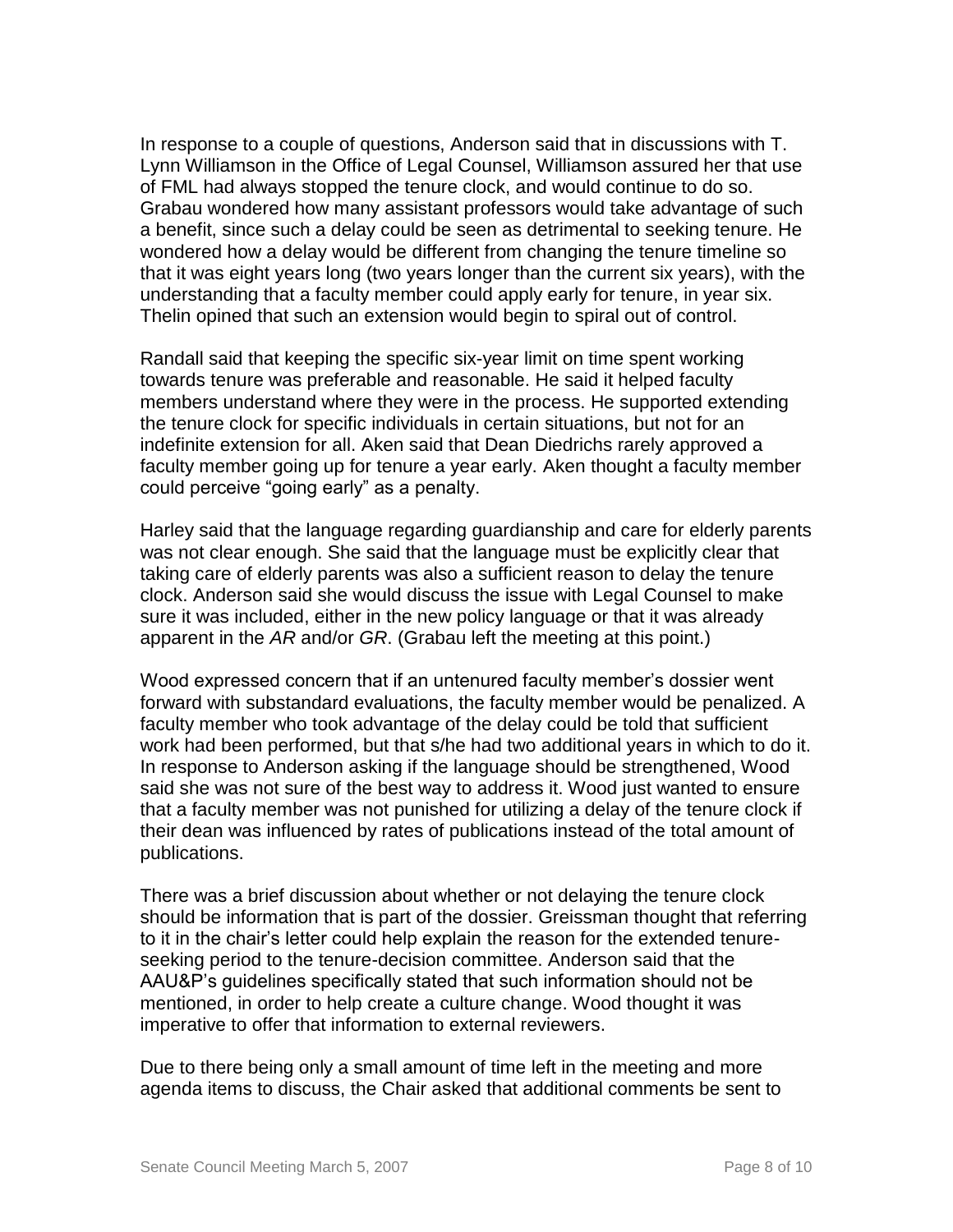him; he would forward them on to Anderson. Anderson thanked the Chair for the discussion and departed.

#### 5. [Proposed Resolution from the Senate's Library Committee](http://www.uky.edu/USC/New/files/20070305/Library%20draft%20resolution%203%202%2007.pdf)

The Chair invited Randall, chair of the Senate's Library Committee (SLC), to introduce the proposed resolution.

Randall said that the SLC looked at ways to support UK's library system, one of the few systems on campus used by almost all faculty and students. He added that it worked well, so it rarely received a lot of attention. The language preceding the resolution was background information for the SC; only the resolution itself needed to go to the Senate. Randall said that the library system needed more monographs and increased faculty and support staff. He added that he would leave it up to the Chair as to whether or not the "whereas" statements would be included in the resolution presented to the Senate. Randall readily acknowledged that the resolution requested preferential support of and resources for the library.

Randall then **moved** that the resolution from the Senate's Library Committee (minus the background information) be sent with a positive recommendation to the Senate for a vote of endorsement. Lesnaw **seconded**. Wood commented that the statement about a Science/Engineering library in the King Addition could be controversial. She said that faculty members in the math sciences had written to the Provost, protesting such an implementation. She offered a **friendly amendment** to remove that phrase. Randall and Lesnaw **accepted**.

A **vote** was taken to send the resolution below to the Senate with a positive recommendation:

Be it resolved that the University of Kentucky Faculty Senate endorses the following statements of support for the University Libraries, and that this endorsement be forwarded to the President and the Provost as they consider the priorities implicit in the current strategic planning process:

The University Senate supports the assertion that to be a Top 20 Institution, the University of Kentucky must have, and invest in, a Top 20 library, as measured by criteria agreed to by the Provost and the Dean of Libraries; and given the vital and holistic role of the libraries in achieving University goals and the acknowledgement in the Top 20 business plan that further investment in facilities is a prerequisite to accomplishing these goals, the University Faculty Senate recommends that in the current strategic planning process, the President and Provost explicitly consider:

a. That the need for further facilities investment also extends to the library system, specifically as pertains to the construction of an offsite state-of-the-art storage facility to house library materials and